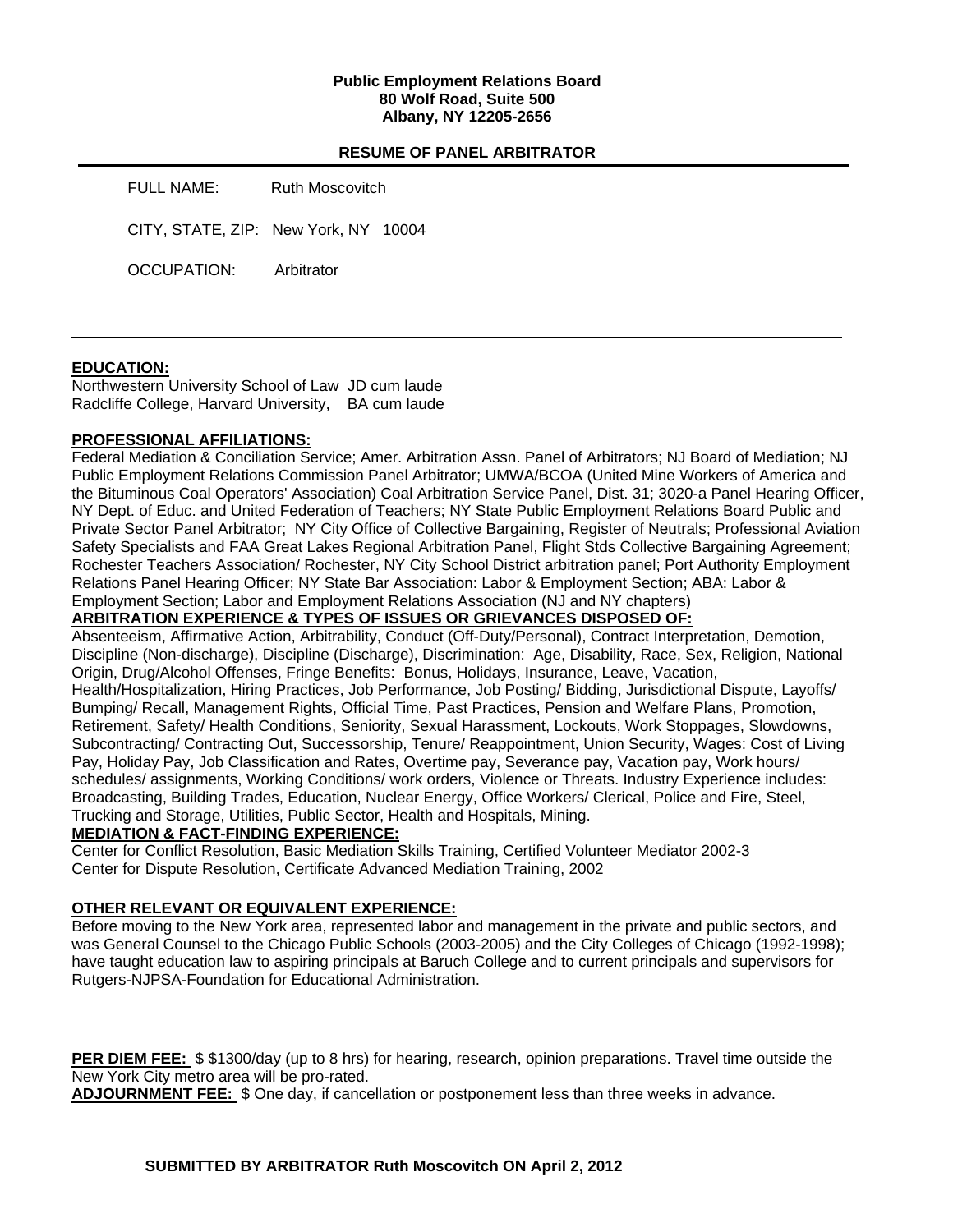#### **Public Employment Relations Board 80 Wolf Road, Suite 500 Albany, NY 12205-2656**

# **BILLING DISCLOSURE STATEMENT**

# ARBITRATOR'S NAME: **Ruth Moscovitch**

The following is a description of my fees and expenses:

# A) HEARING TIME.

- (1) My per diem is \$1300 for each day or any part thereof spent hearing a case.
- (2) If a hearing day exceeds 8 hours, I charge:

 $\Box$ a second full per diem  $\boxtimes$ a prorated per diem

 $\Box$ no additional charge  $\Box$ other (describe) :

(3) Additional comments:

B) STUDY TIME.

- (1) I charge \$ 1300 for each day spent in preparation of the opinion and award.
- (2) This charge  $\boxtimes$  will  $\Box$  will not be prorated for partial days devoted to such preparation.
- (3) Additional comments:

### C) TRAVEL TIME AND EXPENSES.

(1) When travel time plus hearing time exceeds 4 hours in a calendar day:

 $\Box$  Not applicable (no additional charge)

- $\boxtimes$  I charge as follows (describe): pro-rated per diem for cases outside New York City metro area
- (2) I charge for actual, travel-related expenses incurred in connection with the case  $\boxtimes$ YES  $\Box$  NO.

Where appropriate, a mileage charge for auto travel will be billed at:

 $\boxtimes$  Prevailing IRS rate  $\Box$  Other (describe):

(3) When the scheduled hearing day(s) requires an overnight stay:

 $\boxtimes$ There is no charge, other than for lodging and subsistence.

 $\Box$ I charge as follows (describe):

(4) Additional Comments: I do not charge travel-related expenses for cases within the New York City metro area.